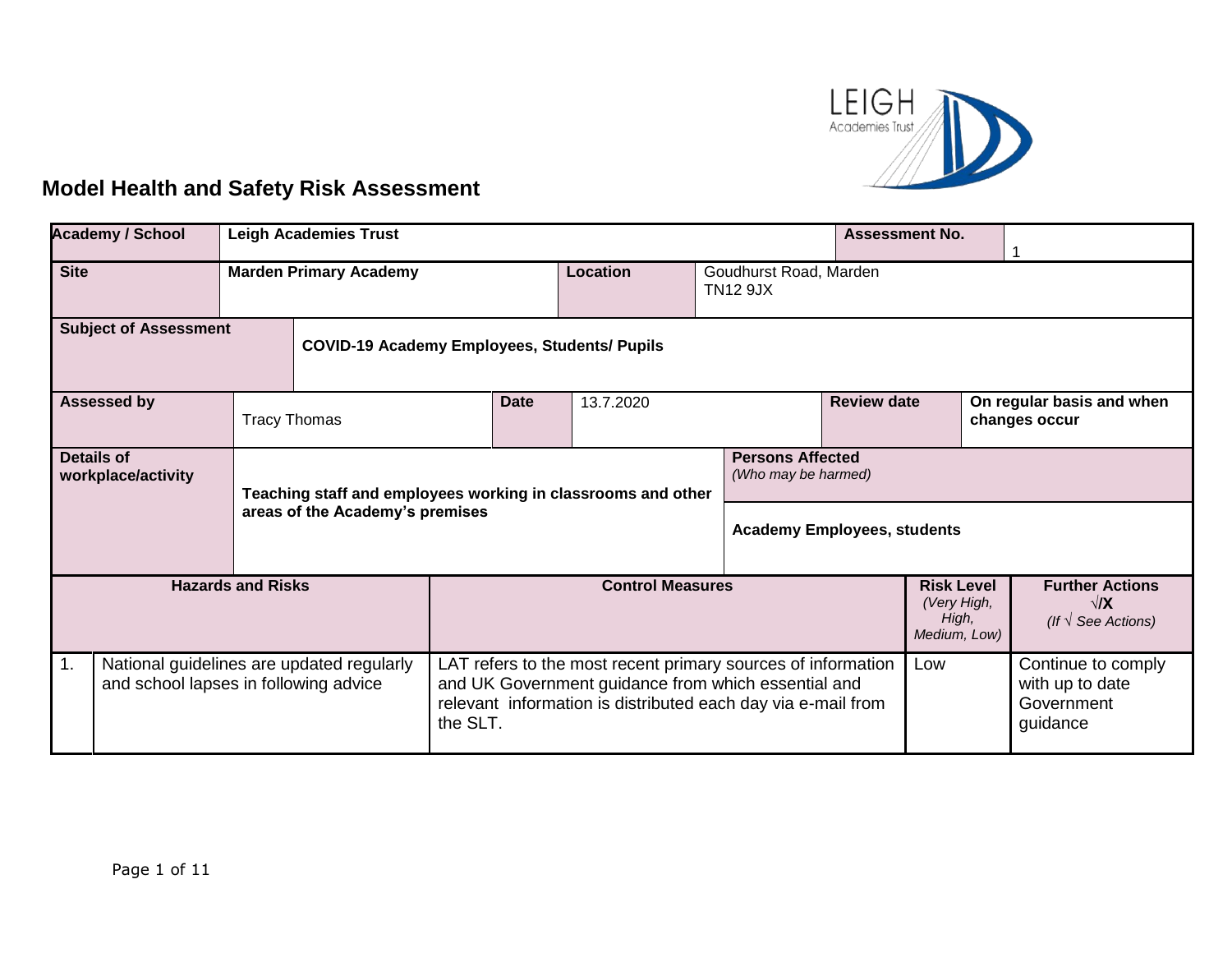|    |                                                                                                                                                                    | Ensure all employees are given sufficient training,<br>information, instruction to enable them to comply with the<br>required policy and procedures.<br>Principals and all other employees must comply with LAT<br>policy, procedures, risk assessments and associated risk<br>controls and ensure that pupils and students are updated via<br>assembly, during form time or by other effective methods as<br>necessary.<br>Any change in information is to be promptly shared with staff<br>by email, risk assessments are reviewed under LAT change<br>management process.                                                                                                                                                                                                                                                       |        |                                                                                                                                                                                                          |
|----|--------------------------------------------------------------------------------------------------------------------------------------------------------------------|------------------------------------------------------------------------------------------------------------------------------------------------------------------------------------------------------------------------------------------------------------------------------------------------------------------------------------------------------------------------------------------------------------------------------------------------------------------------------------------------------------------------------------------------------------------------------------------------------------------------------------------------------------------------------------------------------------------------------------------------------------------------------------------------------------------------------------|--------|----------------------------------------------------------------------------------------------------------------------------------------------------------------------------------------------------------|
| 2. | No control measures for minimising<br>contact between individuals and social<br>distancing.<br>Employees, students and pupils not<br>adhering to social distancing | All employees must follow UK Government guidelines and<br>LAT policy and procedures for minimising the transmission<br>of COVID-19.<br>The overarching principle that must be applied is minimising<br>the number of contacts between staff and children and staff<br>with other staff.<br>Social distancing: Ideally staff should remain at 2 metres<br>distance in all circumstances since it lowers the risk of<br>transmission.<br>Staff should maintain distance from their pupils and stay at<br>the front of the class and away from colleagues where<br>possible.<br>Staff rooms and shared staff spaces should be set up to<br>support social distancing. Use of these spaces will be<br>minimised.<br>All adults should avoid close face to face contact and<br>minimise time spent within one metre of anyone, with the | Medium | Review social<br>distancing measures.<br>Regular monitoring<br>and review of the<br>effectiveness of risk<br>controls<br>Update risk controls<br>in line with current<br>guidance<br>Share best practice |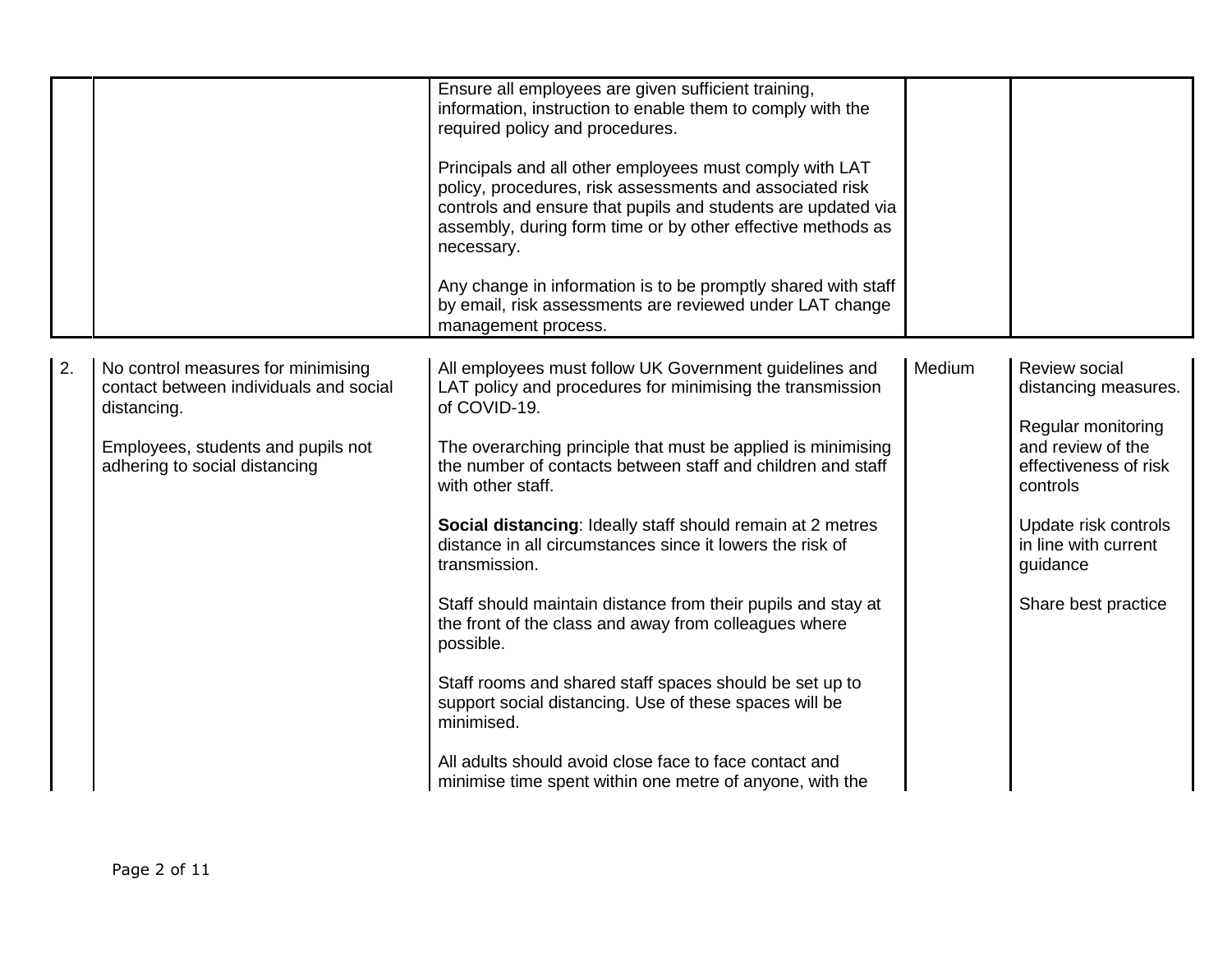exception of staff working with pupils with complex needs or who need close contact care.

Separating groups of young children with the use of "bubbles" should still be implemented, using different rooms for different age groups The feasibility of this approach should be reviewed in light of the resumption of the full range of curriculum subjects.

Social distancing with very young children is harder to maintain. It is therefore acceptable for them not to social distance within their group. Staff should implement the required measures as far as they are able, whilst ensuring that these children are kept safe and well cared for within their setting.

Small adaptations in classrooms should be considered such as seating pupils side by side and facing forward.

Unnecessary furniture may need to be removed to create more space.

Maintaining consistent groups is important, but group sizes may need to be increased.

**Form sized groups**: At primary school and at Key Stage 3 a form sized group, i.e. the size of full class is recommended, if it can be achieved.

Year group sized bubble: may also be implemented (e.g. Key Stages 4 and 5) if class sized groups are not compatible with a full range of curriculum subjects or the management of practical logistics.

**All identified groups:** Whatever their size, identified groups should be kept apart from other groups where possible to avoid transmission risk. Older children should be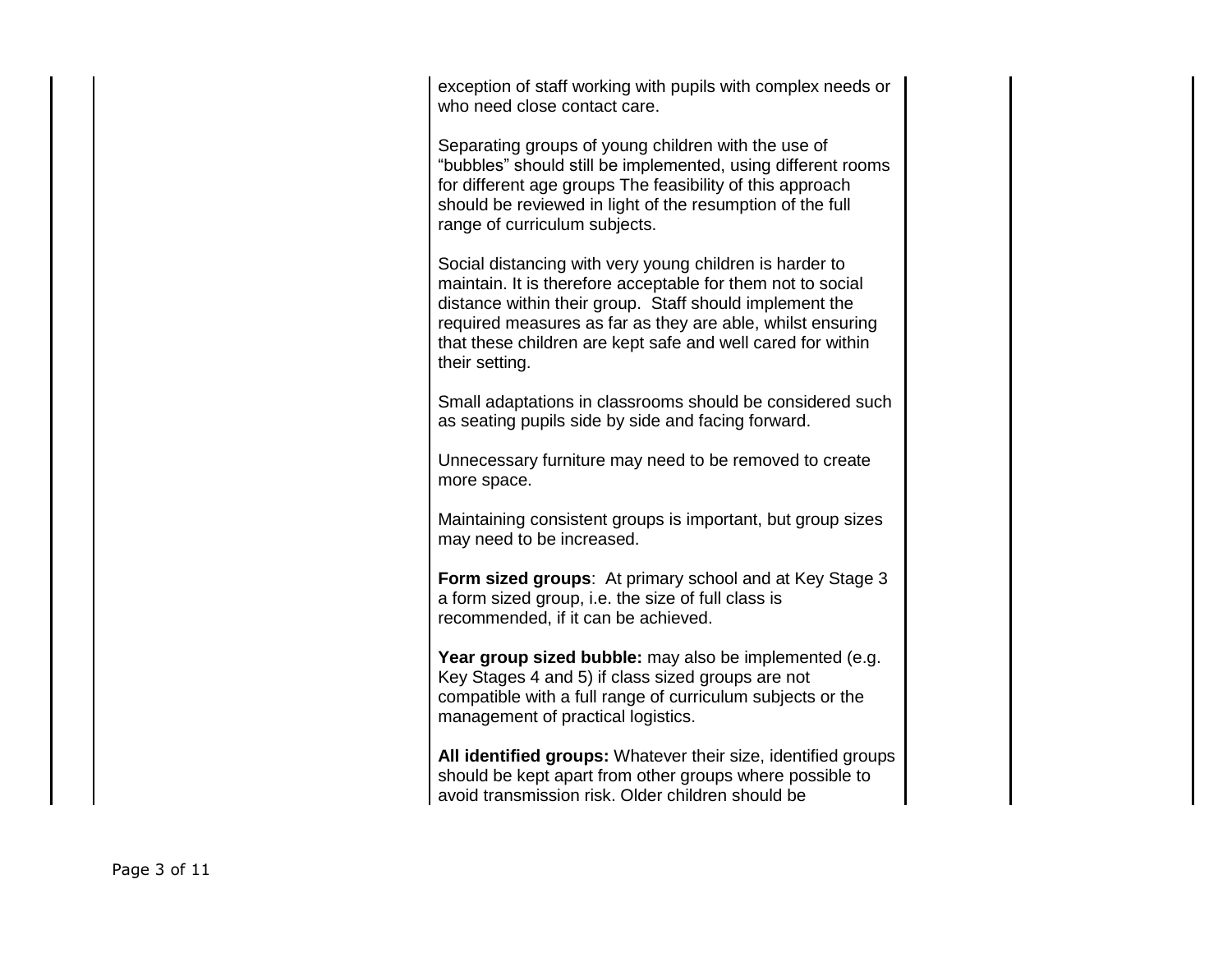encouraged to maintain social distancing within their groups. A record should be kept of all staff and pupils within each class/group to support test and trace processes.

Interaction between groups e.g within social spaces, should be limited to help minimise transmission risk and thus minimize numbers of pupils and staff who may need to selfisolate.

Teachers and other staff may operate across different classes and year groups. Social distancing of 2 metres between other staff pupils should be maintained where possible.

Teachers should move from class to class rather than students/pupils where possible.

Where extra-curricular or wrap around care is provided the academy will consider how it can operate this provision in line with usual protective measures. Where it is not possible to maintain bubbles used in the academy day it will use small consistent groups instead.

## **Other measures:**

**Signage:** Where LAT has implemented wayfinding signage within the Academies these should be followed.

**Keeping groups apart:** large gatherings such as assemblies and collective worship with more than one group will not take place.

**Timetabling:** to ensure movement around the school is minimised.

**Social distancing supervision:** to be put in place at student / pupil toilet blocks break and lunch times.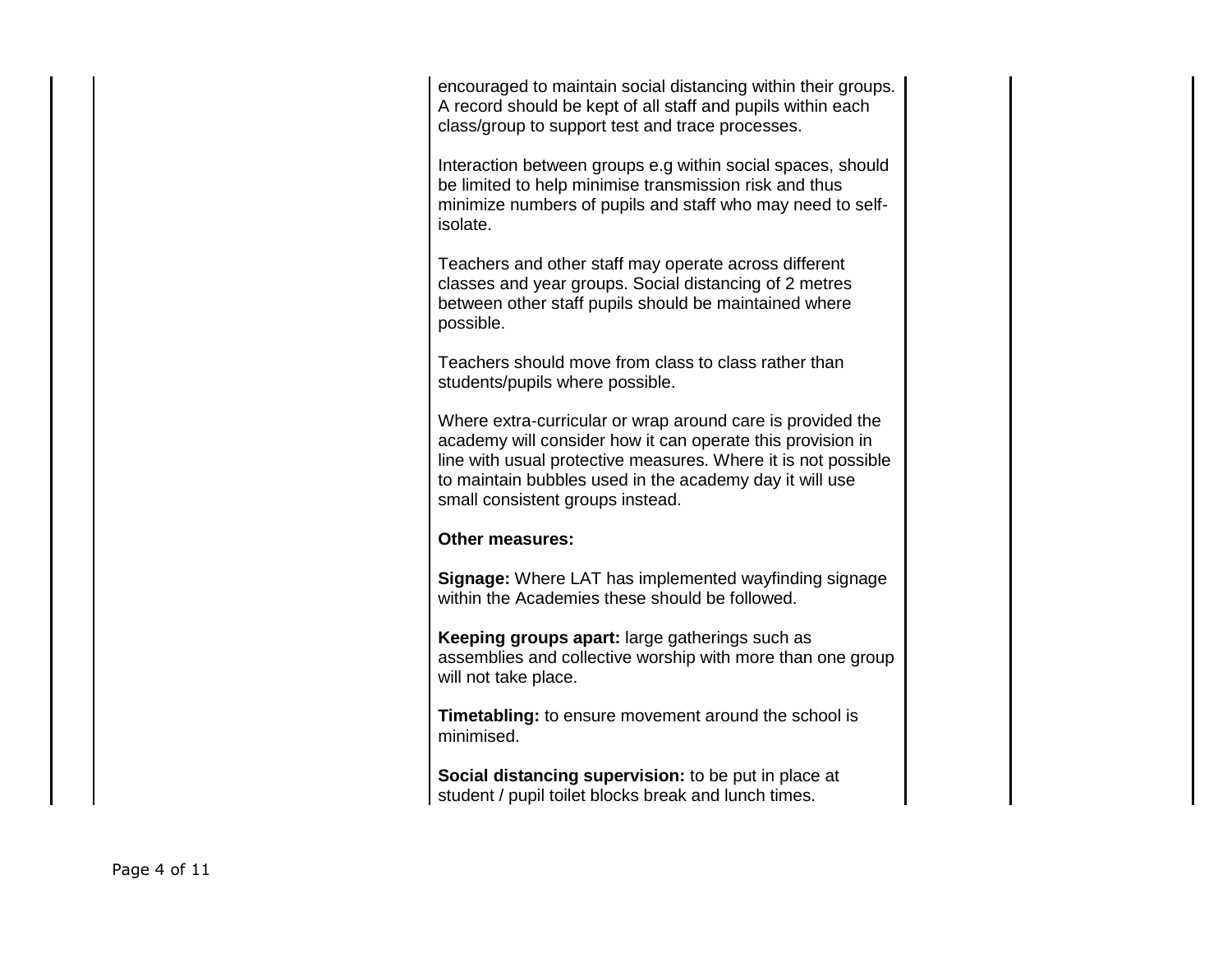|    |                                                                                                        | Designated toilets for groups of students and staff to be<br>allocated.<br>Ensure supervision of students / pupils at break and lunch<br>times to ensure social distancing is adhered to at all times.<br>Consider staggering lunch breaks and break times to<br>accommodate social distancing whilst dining.<br>Inform parents and carers of the measures being taken by<br>the academy and ensure they follow academy procedures<br>including arrangements for drop off and pick up, such as not<br>congregating in the playground and at the academy gates,<br>and should not enter the nursery or reception settings as far<br>as possible.<br>Academy behaviour policy will be reviewed with<br>consequences identified for poor behaviour related to<br>movement around the site and the new hygiene rules.<br>The academy will support staff and pupils who exhibit<br>enhanced social, emotional and mental health concerns,<br>providing access to additional services where appropriate. |        |                                                                                                                                                                                                                       |
|----|--------------------------------------------------------------------------------------------------------|----------------------------------------------------------------------------------------------------------------------------------------------------------------------------------------------------------------------------------------------------------------------------------------------------------------------------------------------------------------------------------------------------------------------------------------------------------------------------------------------------------------------------------------------------------------------------------------------------------------------------------------------------------------------------------------------------------------------------------------------------------------------------------------------------------------------------------------------------------------------------------------------------------------------------------------------------------------------------------------------------|--------|-----------------------------------------------------------------------------------------------------------------------------------------------------------------------------------------------------------------------|
| 3. | Precautionary hygiene measures, not<br>being followed in classrooms and other<br>areas of the Academy. | All members of staff and students / pupils must adhere to<br>good personal hygiene measures and clean their hands<br>thoroughly and more often than usual using soap and<br>running water or hand sanitiser.<br>Staff are to remind students/pupils on a regular basis to<br>follow the Academy hygiene measures in particular when<br>they arrive at school, returning from breaks, when they<br>change rooms and before eating. Hygiene measures also<br>include:<br>Follow the approach of "catch it, bin it, kill it":                                                                                                                                                                                                                                                                                                                                                                                                                                                                         | Medium | Monitor and review<br>hygiene measures on<br>a regular basis to<br>ensure they are up to<br>date and working<br>Display relevant<br>information and<br>guidance on notice<br>boards in classrooms<br>and public areas |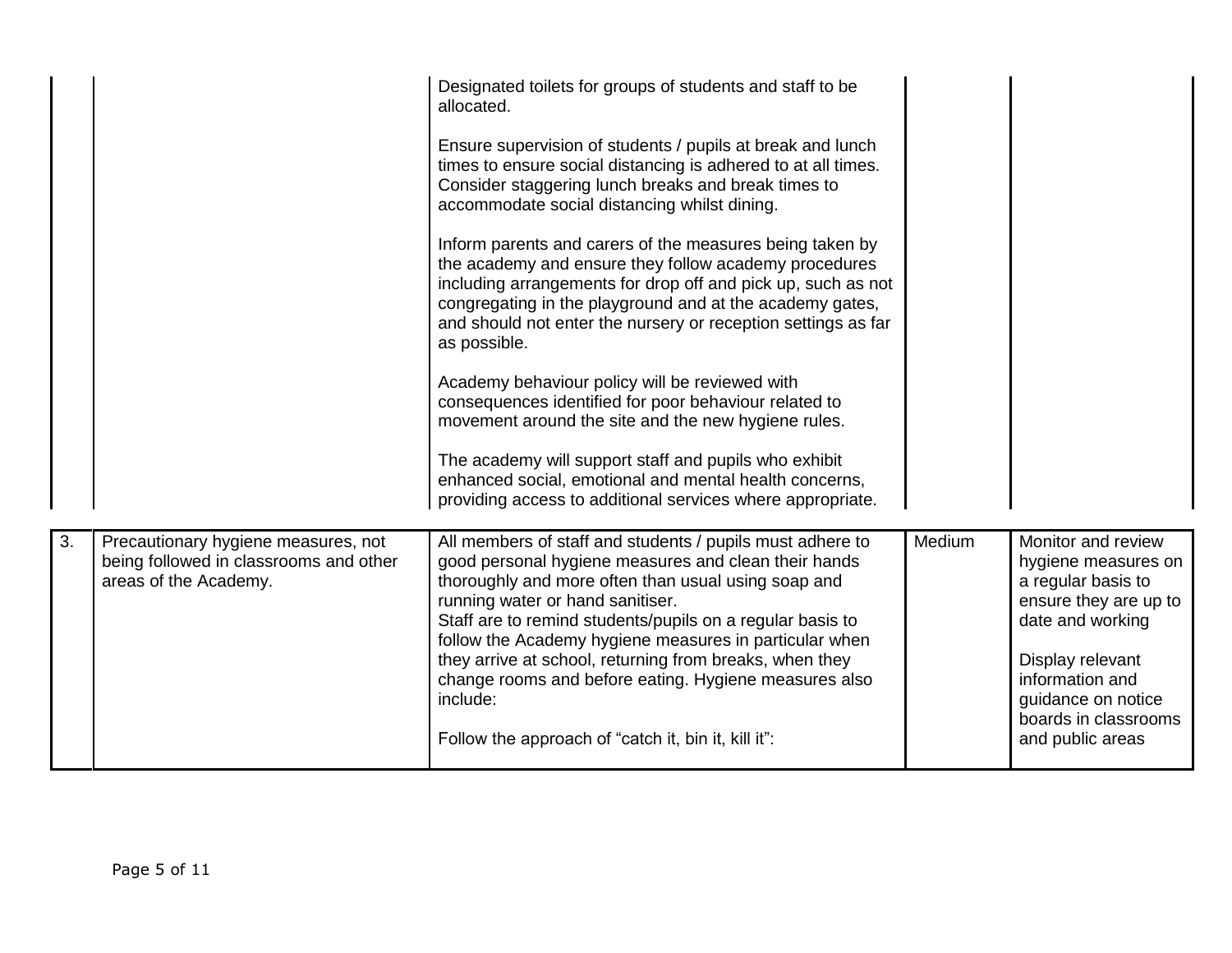| Cover coughs and sneezes with a tissue. Immediately<br>dispose of the tissue in a bin and wash hands or use hand<br>sanitiser.                                                                                                                                                                                       |  |
|----------------------------------------------------------------------------------------------------------------------------------------------------------------------------------------------------------------------------------------------------------------------------------------------------------------------|--|
| Ensure sufficient supplies of tissues and bins to support<br>this approach                                                                                                                                                                                                                                           |  |
| Waste from bins used for this purpose are to be treated as<br>contaminated waste                                                                                                                                                                                                                                     |  |
| Younger children and those with complex needs to be<br>given help to get this approach right and that they<br>understand that it is how the school will operate.                                                                                                                                                     |  |
| Avoid touching eyes, nose and mouth with unwashed<br>hands and remind pupils/students                                                                                                                                                                                                                                |  |
| Follow social distancing advice at all times in the<br>classroom and around the Academy                                                                                                                                                                                                                              |  |
| Keep windows open in the classroom to ensure good<br>ventilation and fresh air where possible                                                                                                                                                                                                                        |  |
| Fire doors may only be kept open if they have a doorguard<br>system in place to prevent fire spread                                                                                                                                                                                                                  |  |
| Pupils, students and employees to sanitise their hands on<br>entering and leaving the premises                                                                                                                                                                                                                       |  |
| Water fountains will be out of use during the pandemic<br>period.                                                                                                                                                                                                                                                    |  |
| Water bottles are to be filled from a running tap after lunch<br>for the afternoon as required. A member of staff only<br>should turn the tap on, all student's pupils will fill the water<br>bottle or cup from the water flow. A member of staff will<br>turn the tap off once complete, wash their hands and then |  |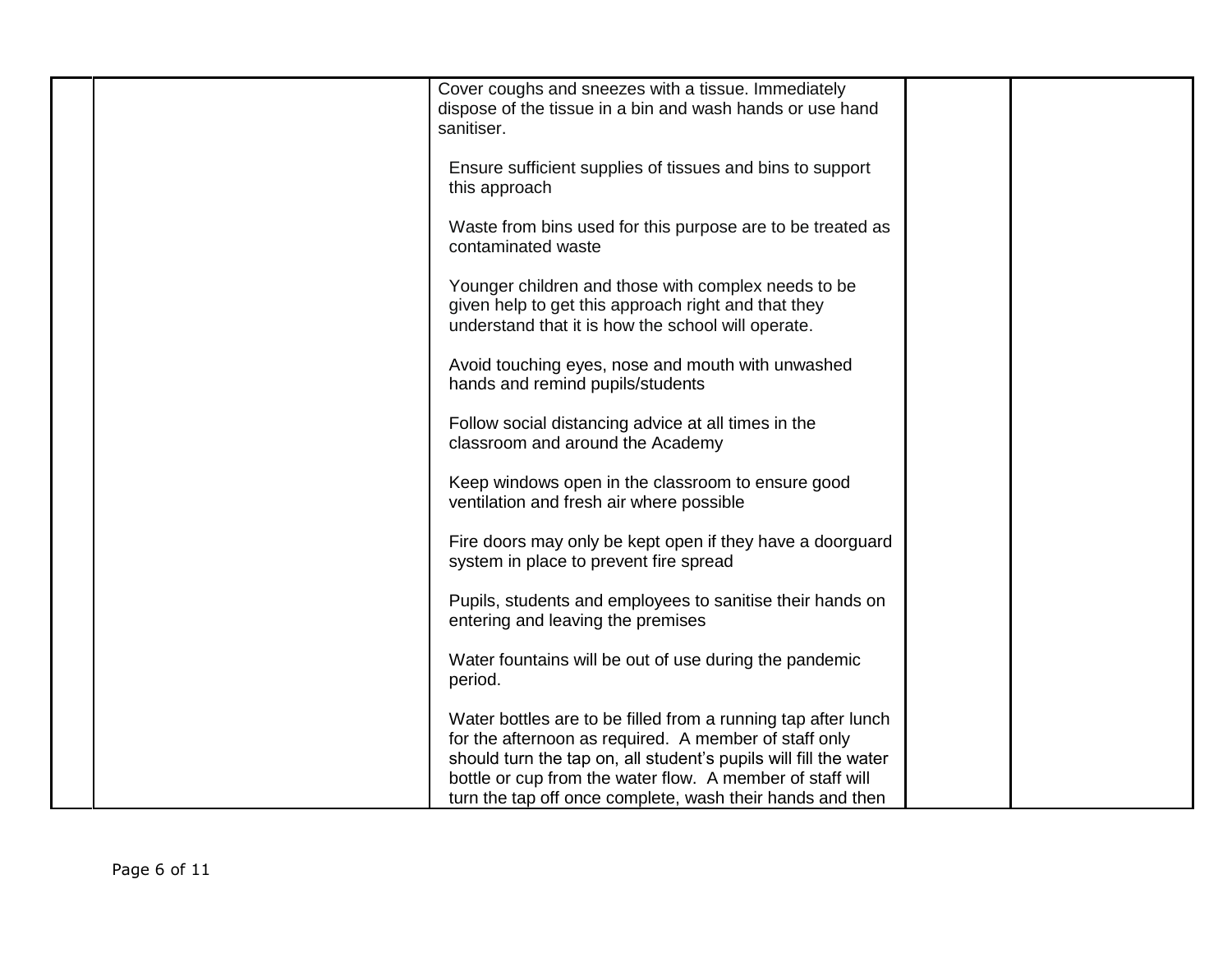|    |                                                                                        | sanitise the tap. The tap will then be touched twice by the<br>same member of staff reducing the need for<br>students/pupils to touch.<br>Sanitisers will be available around the academy and<br>students/staff will use them on a regular basis.<br>Nursery and reception staff are to be supplied with PPE,<br>apron, mask, gloves for personal hygiene in relation to<br>dealing with pupils.<br>Where necessary staff will follow their normal practice when<br>changing nappies and caring for babies more generally,<br>provided the child is not showing symptoms of coronavirus<br>(COVID-19). This includes continuing to use the PPE that<br>they would normally wear in these situations, for example<br>aprons and gloves. |        |  |
|----|----------------------------------------------------------------------------------------|----------------------------------------------------------------------------------------------------------------------------------------------------------------------------------------------------------------------------------------------------------------------------------------------------------------------------------------------------------------------------------------------------------------------------------------------------------------------------------------------------------------------------------------------------------------------------------------------------------------------------------------------------------------------------------------------------------------------------------------|--------|--|
| 4. | Measures for arriving to and departure<br>from school not adhered to.                  | Where patterns of arrival allow, consider staggered starts or<br>adjusting start and finish times to keep groups apart whilst<br>arriving or leaving school.<br>The academy will have a process for removing face<br>coverings when pupils and staff who use them arrive at the<br>academy. This will be communicated clearly to both groups.<br>Where dedicated school transport is provided the academy<br>will support measures to manage how pupils are grouped on<br>transport, queuing and boarding takes place and use of face<br>covering by children over the age of 11.                                                                                                                                                      | Medium |  |
| 5. | School equipment being used without<br>cleaning regime/isolation procedure in<br>place | Staff and students/pupils should have their own<br>pencils and pens and other very frequently used equipment<br>that are not shared.                                                                                                                                                                                                                                                                                                                                                                                                                                                                                                                                                                                                   | Medium |  |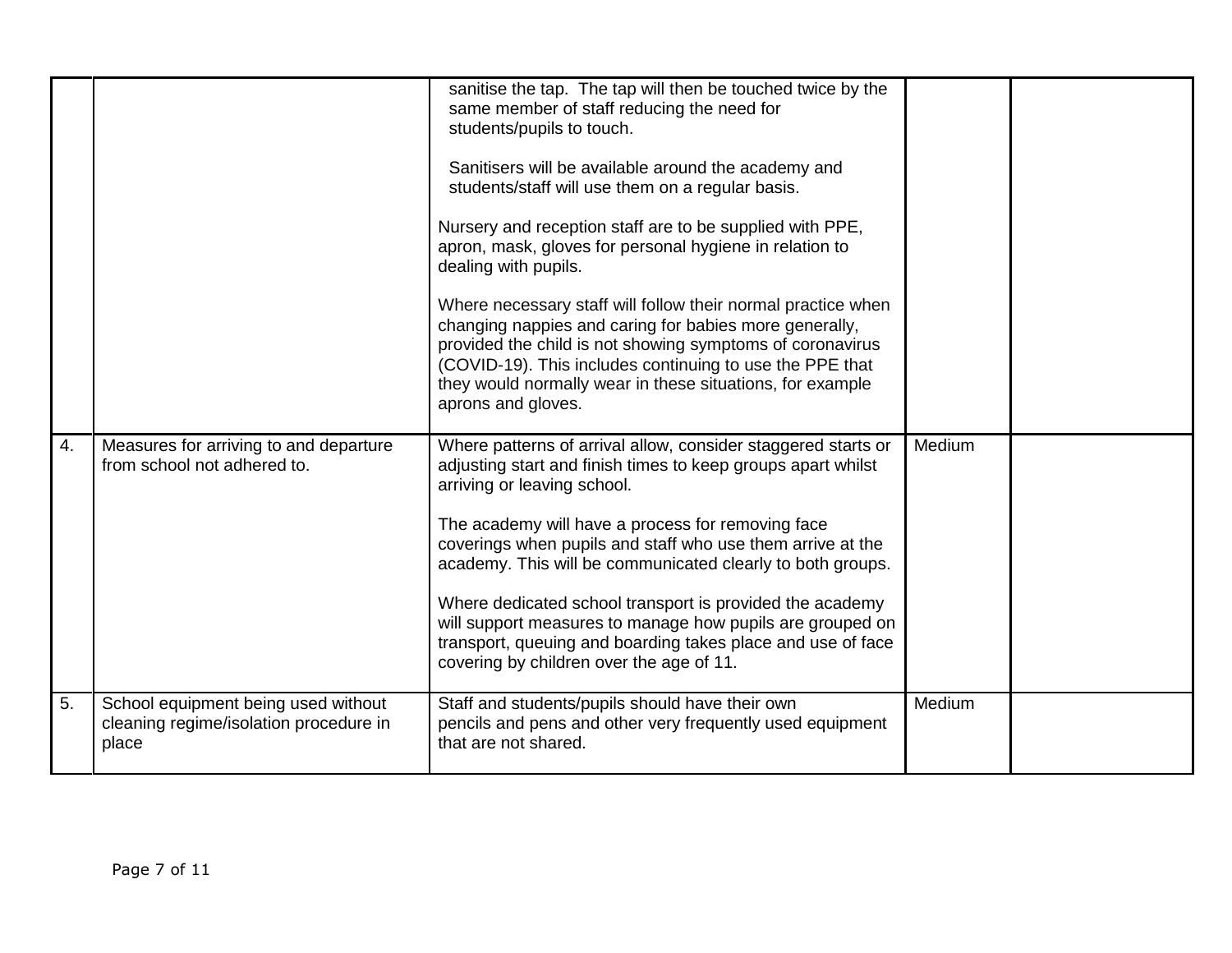|    |                                                                                                                                                   | Classroom based resources and equipment shared with the<br>bubble should be cleaned regularly along with frequently<br>touched surfaces. In settings for younger pupils soft toys<br>and toys that are hard to clean (such as those with intricate<br>parts) from all pupil areas.<br>Resources shared between bubbles such as PE equipment,<br>sport, sciences and art should be cleaned frequently and<br>meticulously and always between bubbles or rotated to<br>allow them to be left unused out of reach for 48 hours (72<br>hours for plastics) between use by different bubbles.<br>Outdoor playground equipment will be cleaned more<br>frequently. |        |                                                                                                                                 |
|----|---------------------------------------------------------------------------------------------------------------------------------------------------|--------------------------------------------------------------------------------------------------------------------------------------------------------------------------------------------------------------------------------------------------------------------------------------------------------------------------------------------------------------------------------------------------------------------------------------------------------------------------------------------------------------------------------------------------------------------------------------------------------------------------------------------------------------|--------|---------------------------------------------------------------------------------------------------------------------------------|
| 6. | Employees feeling unwell with symptoms<br>of COVID-19                                                                                             | Employees, students and contracted workers who feel<br>unwell should not come into school and follow LAT's<br>absence policy amended to take account of COVID-19 the<br>Government's guidance on self-isolating.<br>Principal will:<br>communicate to staff the importance of following LAT<br>policy procedures and risk assessment at staff briefings<br>remind staff of the LAT sickness policy                                                                                                                                                                                                                                                           | Medium | Continue to monitor<br>any case of COVID -<br>19 and in line with<br>Government policy<br>and procedures and<br>track and trace |
|    |                                                                                                                                                   | Inform the Principal immediately of contact with anyone<br>who has symptoms of COVID-19                                                                                                                                                                                                                                                                                                                                                                                                                                                                                                                                                                      |        |                                                                                                                                 |
| 6. | A student / pupil has become unwell with<br>COVID-19 symptoms and it is necessary<br>for them to be isolated within the<br>Academy isolation room | Staff to be aware or COVID-19 symptoms: New continuous<br>cough, high temperature, loss of or change in sense of taste<br>or smell.                                                                                                                                                                                                                                                                                                                                                                                                                                                                                                                          | Medium | Continue to ensure<br>Government<br>guidelines and LAT<br>policy and<br>procedures and risk<br>assessment                       |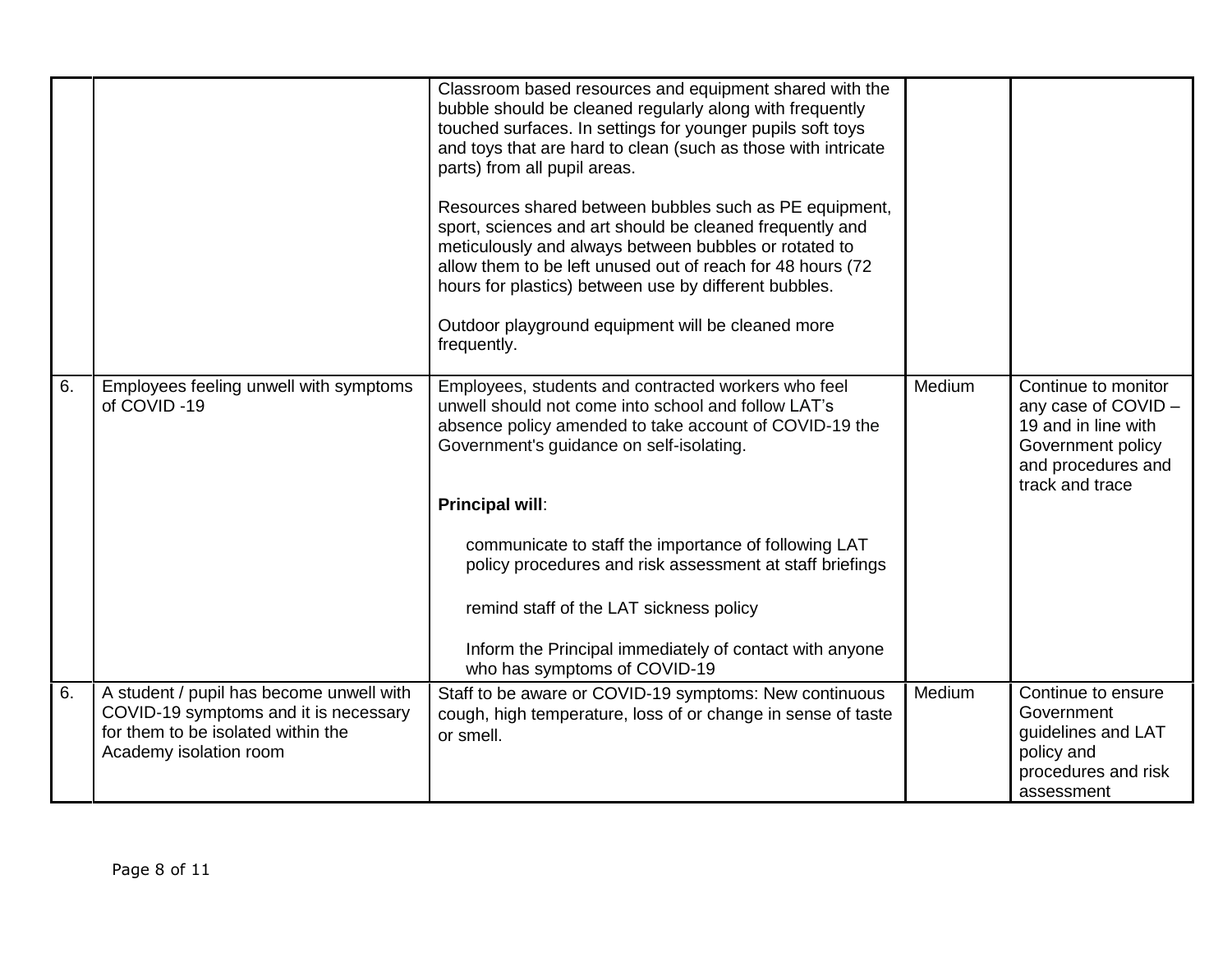| Inform the Principal the student / pupil has become unwell<br>and take them to a designated area (previously identified                                                                                                                                                                                                                                                                                                                                          |  |
|------------------------------------------------------------------------------------------------------------------------------------------------------------------------------------------------------------------------------------------------------------------------------------------------------------------------------------------------------------------------------------------------------------------------------------------------------------------|--|
| available room where a student / pupil can be isolated until<br>further notice)                                                                                                                                                                                                                                                                                                                                                                                  |  |
| Parents should be informed immediately and asked to<br>collect their child. Parents must be advised to follow UK<br>government guidance on stay at home guidance for<br>confirmed or possible coronavirus infection which sets out<br>that they must self isolate for at least 7 days and arrange to<br>have a test. Other members of their family including siblings<br>should self isolate for 14 days from when the symptomatic<br>person first had symptoms. |  |
| If a student / pupil is awaiting collection, they should be<br>moved, if possible, to a room where they can be isolated<br>behind a closed door, depending on the age of the child and<br>with appropriate adult supervision if required. Ideally, a<br>window should be opened for ventilation. If it is not possible<br>to isolate them, move them to an area which is at least 2<br>metres away from other people.                                            |  |
| Student / pupil to be supervised by a non-vulnerable adult -<br>to sit 2 metres away. The room should be isolated. Avoid<br>touching people, surfaces, or objects and advise to cover<br>their mouth and nose with a disposable tissue.                                                                                                                                                                                                                          |  |
| If a distance of 2 metres cannot be maintained the non-<br>vulnerable adult should wear appropriate PPE.                                                                                                                                                                                                                                                                                                                                                         |  |
| Area where the student has been sitting to be cleaned after<br>the student has vacated.                                                                                                                                                                                                                                                                                                                                                                          |  |
| If they need to go to the bathroom while waiting to be<br>collected, they should use a separate bathroom if possible.                                                                                                                                                                                                                                                                                                                                            |  |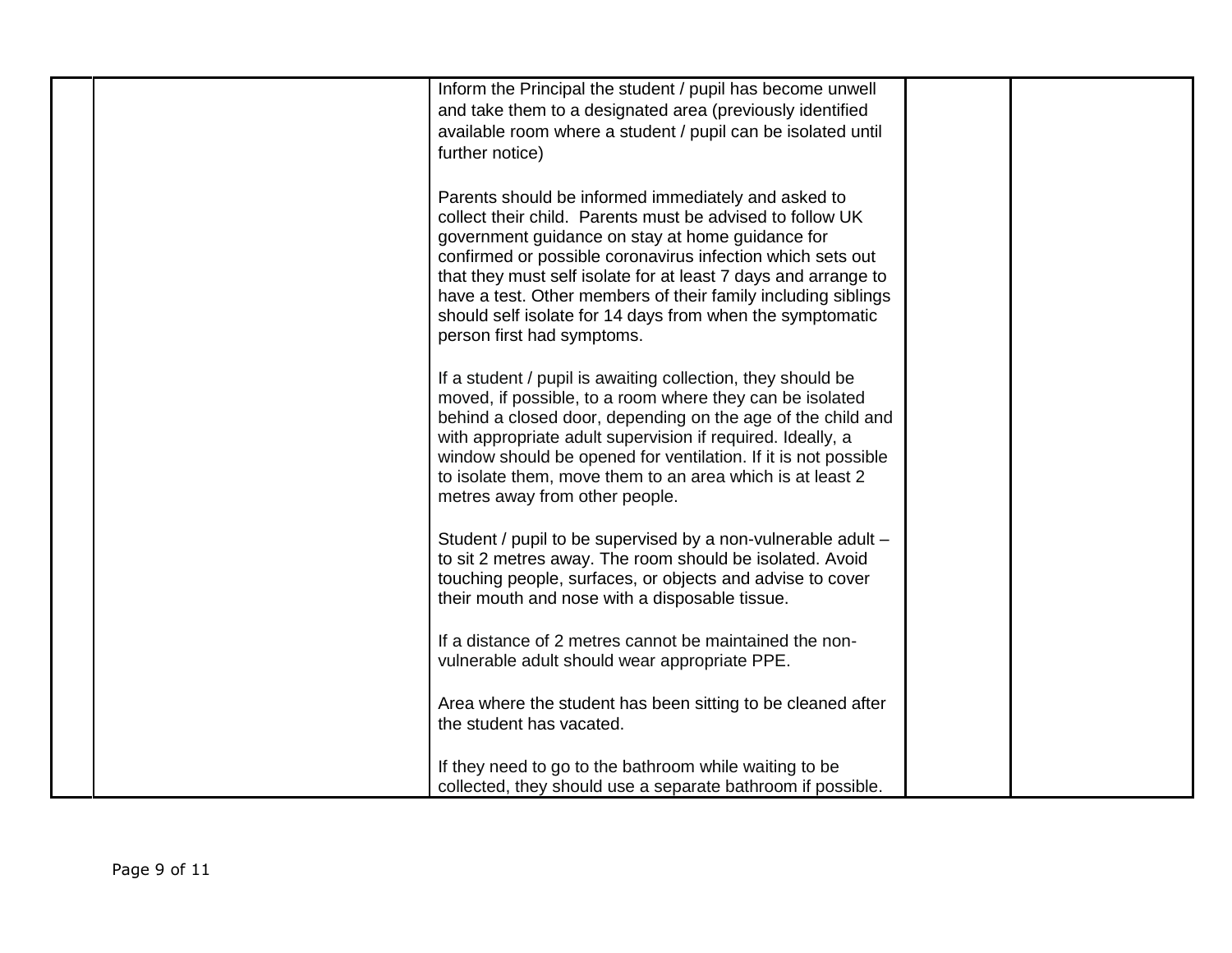|    |                                                                                                              | The bathroom should be cleaned and disinfected using<br>standard cleaning products before being used by anyone<br>else.                                                                                                                                                                                                                                             |        |                                                                                             |
|----|--------------------------------------------------------------------------------------------------------------|---------------------------------------------------------------------------------------------------------------------------------------------------------------------------------------------------------------------------------------------------------------------------------------------------------------------------------------------------------------------|--------|---------------------------------------------------------------------------------------------|
|    |                                                                                                              | If a member of staff has helped someone who was taken<br>unwell with a new, continuous cough or a high temperature,<br>they do not need to go home unless they develop symptoms<br>themselves(in which case they should arrange a test), or if<br>the symptomatic person subsequently tests positive or they<br>have been requested to do so by NHS Test and Trace. |        |                                                                                             |
|    |                                                                                                              | The non-vulnerable adult must wash their hands thoroughly<br>for 20 seconds or use hand sanitiser after any contact with<br>someone who is unwell.                                                                                                                                                                                                                  |        |                                                                                             |
|    |                                                                                                              | The area around the person with symptoms must be<br>cleaned with normal disinfectant after they have left to<br>reduce the risk of transmission.                                                                                                                                                                                                                    |        |                                                                                             |
| 7. | Schools have been made aware that<br>someone who has attended the school<br>has tested positive for COVID-19 | The academy should contact the local health protection<br>team. The team will also contact schools directly.<br>The health protection team will carry out a rapid risk<br>assessment to confirm who has been in close contact with<br>the person during the period when they were infectious and<br>ensure that they are required to isolate.                       | Medium | Continue to follow<br>government<br>guidelines and advice<br>from health<br>protection team |
|    |                                                                                                              | The health protection team will work with schools and guide<br>them through the actions they need to take.                                                                                                                                                                                                                                                          |        |                                                                                             |
|    |                                                                                                              | The academy will also notify appropriate members of the<br>trust executive team so that additional support can be<br>provided as required and cases can be monitored.                                                                                                                                                                                               |        |                                                                                             |